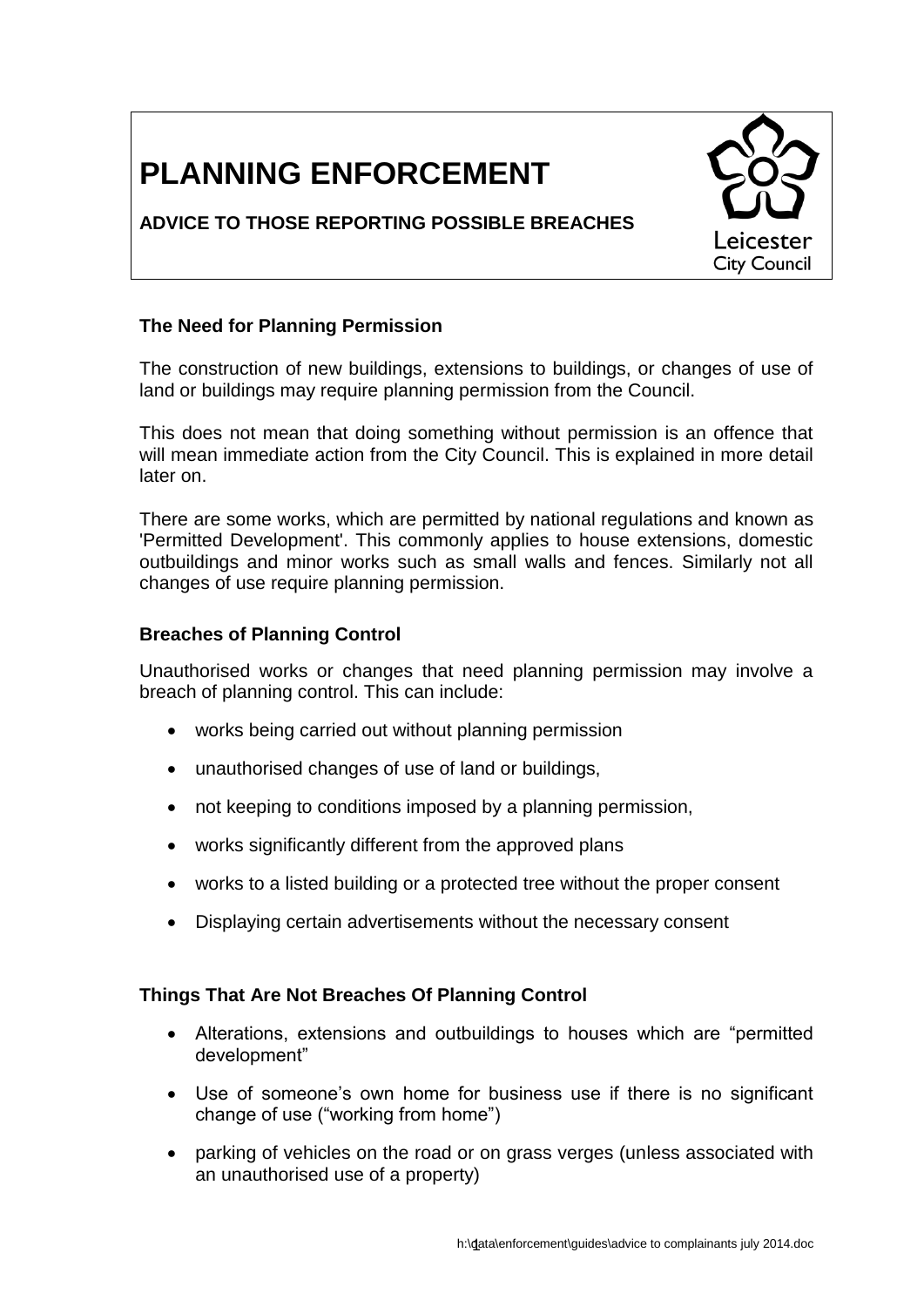- clearing land of undergrowth, bushes and trees provided they are not subject to a tree preservation order or other protection
- disputes about boundaries, damage to private property, or the blocking of rights of way

## **How to Complain about a Suspected Breach of Planning Control**

Contact details are given at the end of this leaflet.

When you report a breach please give as much detail as possible with relevant dates, times and other details where known.

We will need the precise location of the site or property, the exact nature of concern, and the harm being caused to you or others.

If you want your local Councillors to be aware of your concern, their names and contact details can be found by telephoning Members Services on (0116) 454 6360, or on the internet at [http://www.leicester.gov.uk/councillors-democracy-and](http://www.leicester.gov.uk/councillors-democracy-and-elections)[elections](http://www.leicester.gov.uk/councillors-democracy-and-elections)

#### **Confidentiality**

All investigations are carried out on a strictly confidential basis and we will not reveal a complainant's details without their permission. With serious breaches of planning control, which warrant prosecution, or which result in an appeal, the complainant may be invited to give a witness statement if their evidence is considered crucial. Such involvement is on a voluntary basis.

We will also respect the confidentiality of anyone who may be involved in the alleged breach. We will therefore not be able to reveal full details of our investigation to a complainant.

#### **Anonymous Complaints**

If we do not have details of your name and address we will not be able to inform you of our findings and we will not be able to contact you to get further details.

We do not normally contact complainants by telephone; however a daytime telephone number is sometimes useful if we need to contact you for further information or arrange a visit.

If we have a name and address we can have more confidence that a report of a breach is genuine rather than malicious.

#### **What we will do**

 All non - anonymous reports of possible breaches of planning control will be acknowledged within three working days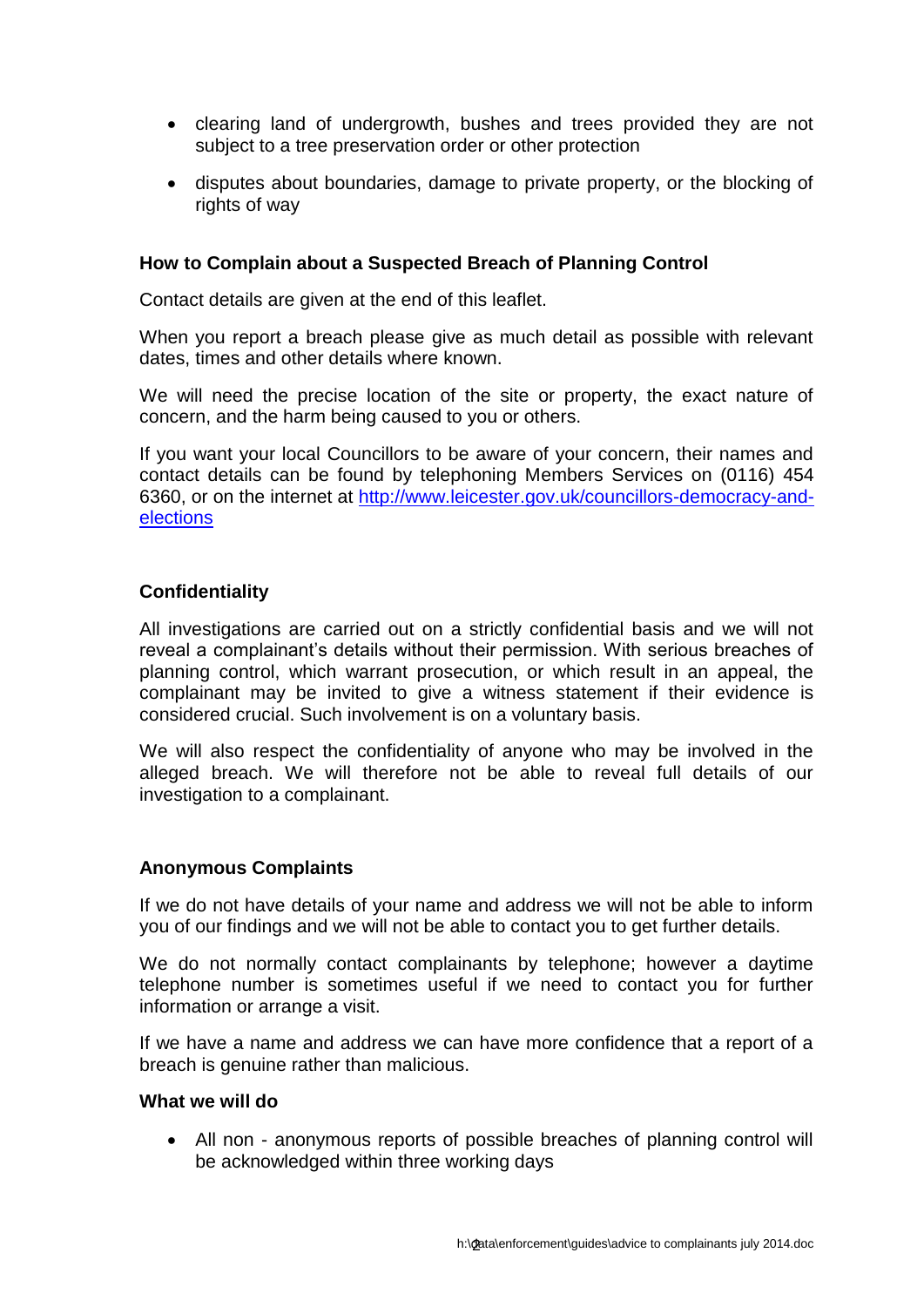- We will give you the name of the assigned case officer
- We will give you a case number for your complaint
- We will consider every case carefully and consider what action could be taken
- If we think that the matter could be dealt with by another part of the Council we will inform you and ask that Service to look at your concern and advise you further
- An enforcement officer will usually make a site visit and may also need to visit your property
- We will advise you of the outcome of our investigation as soon as possible – if the matter is relatively straightforward we would aim to do this in about three weeks.

## **When The Council Will Take Enforcement Action**

The precise form of any enforcement action depends on the individual case and on legal advice.

Regardless of any harm caused, we will only be able to take action if the development is unauthorised or otherwise unlawful.

## **Why The Council Might Not Take Any Action**

- The development or activity may not need planning permission (This is often the case).
- Planning permission is likely to be given.
- The development has been there or the activity has been going on for so long that it is immune from enforcement action (10 years for most uses, four years for buildings).
- Although in breach of planning control, the development or activity taking place is not causing enough harm to justify taking action.
- There is insufficient evidence of a breach of planning control

The Government says that Councils must only use enforcement powers where the unauthorised development is causing significant harm. The Council therefore will not take action if it considers the breach to be insignificant or that the harm caused does not justify formal action.

## **What happens next?**

Most cases are resolved through discussion and negotiation and often it turns out that there is not a significant breach of planning control.

If there is a significant breach, we consider that planning permission would not be given and that significant harm is being caused, we would proceed with the